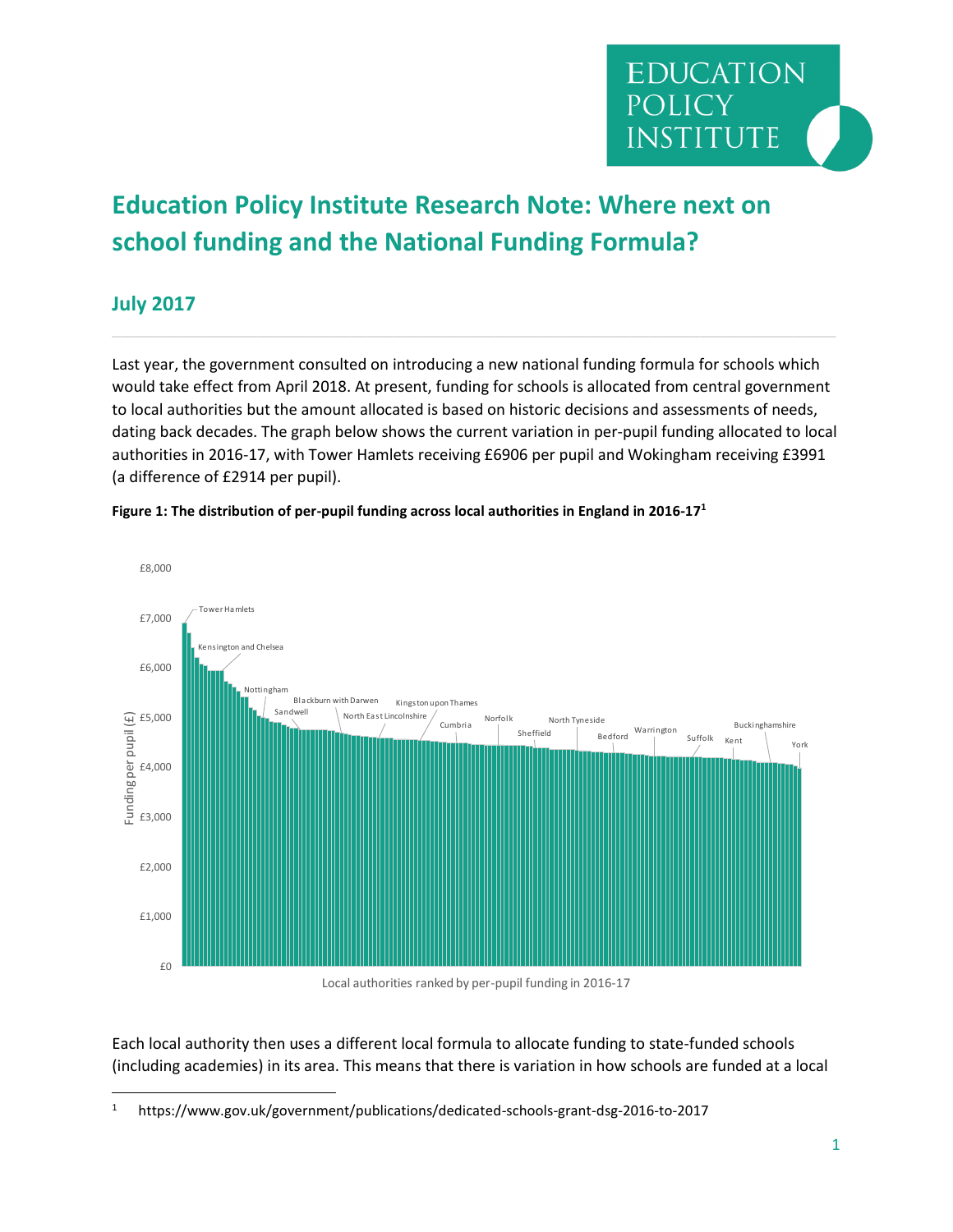level, as well as at a national level. Since 2013, local authorities have faced greater restrictions over which formula factors they can use when allocating funding. Prior to 2013, local authorities could use up to 37 factors but they are now only able to use 12 (these include a basic per pupil amount; deprivation; low prior attainment; English as an additional language; and a lump sum). The permitted factors are set out in statutory regulations.

Despite efforts by successive governments to rationalise the funding system, it nevertheless remains out of date and variable both at a national and a local level.

The new national funding formula is designed to correct that by ensuring that all schools receive their budgets based on the same national formula. The government's consultation also proposed to remove the role of local authorities almost entirely (with respect to funding) – thereby removing the local variation that currently exists as well as the situation where academy budgets are still being decided by a local authority committee. Taken together, the introduction of a national funding formula and the removal of local authority decision-making would achieve the government's aim of ensuring that schools with similar pupils receive similar levels of funding.

The principles of these reforms are generally supported. For decades, schools in relatively lower funded areas have been campaigning for a fairer funding system and even those in areas which are set to lose money tend to agree that the school funding system should be more transparent and equitable.

The proposed formula would, however, result in a significant redistribution of funding between local authorities and between schools in local authorities. Without any transitional protections, the biggest 'loser' under these proposals would be Hackney (losing around 16 per cent of its current per-pupil budget) while the biggest gainer would be Derby (which would experience gains of just over 8 per cent). But, as we see from the graph below, there is significant variation in the gains and losses of individual schools within a local authority. For example, in Cumbria, some schools would see gains of up to 37 per cent, while others would see losses of around 14 per cent (per pupil).



**Figure 2: The impact of the proposed national funding formula, by local authority**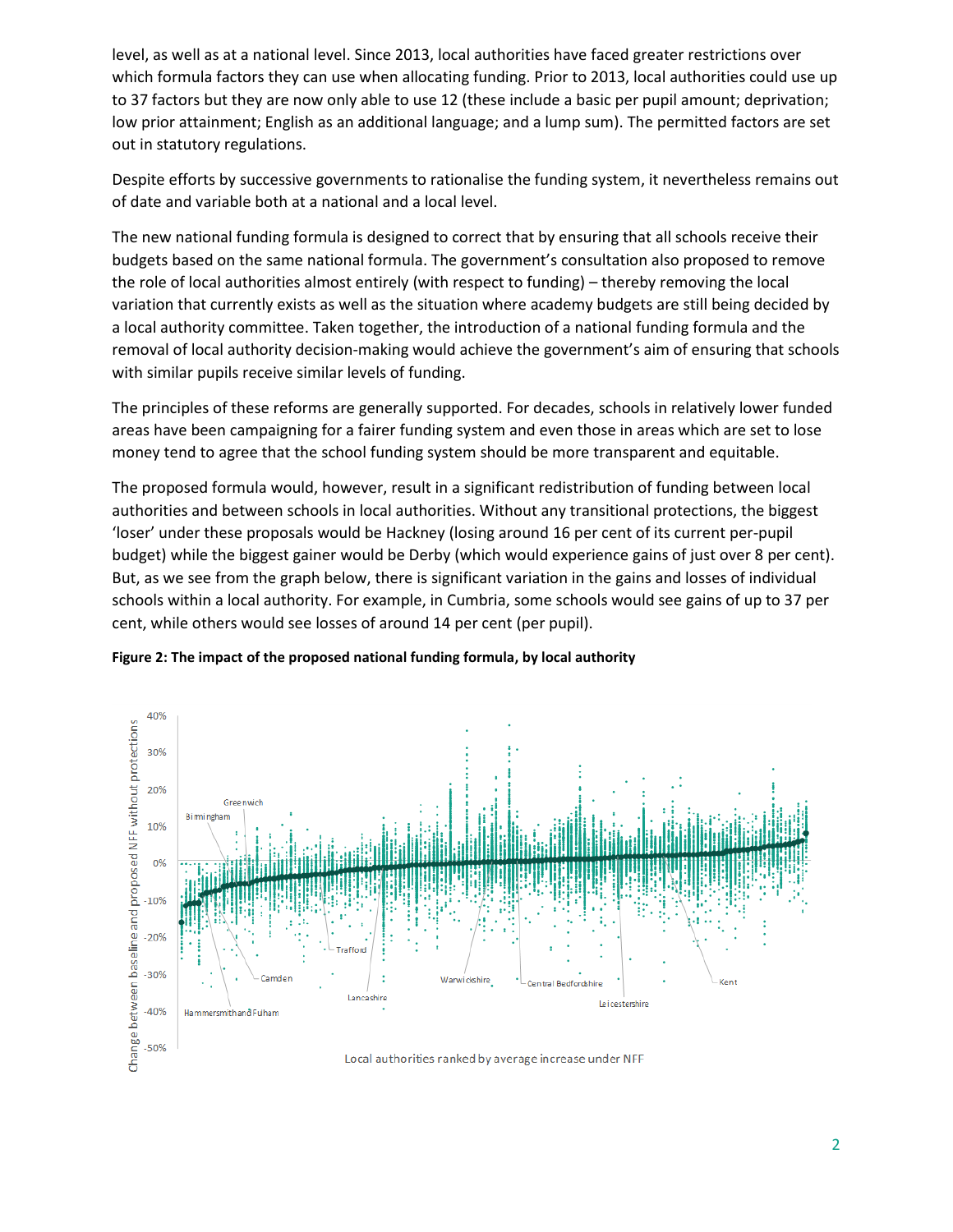To protect schools from experiencing significant cuts to their funding, the government initially proposed to apply a 3 per cent cap (in cash terms) on losses (meaning that no school would lose more than 3 per cent of its 2016-17 budget). However, these proposals came at a time when schools were (and still are) facing real term budget pressures of around 7 per cent between 2015-16 and 2019-20. Research conducted by the Education Policy Institute earlier this year found that, even after a new formula was implemented, all schools would be likely to face a real terms cut in their per-pupil funding.

As a result of the looming pressures, education funding was a focal point in this year's election campaign. Indeed, led by a powerful union-backed campaign, education moved from being the  $5<sup>th</sup>$  most important issue for voters in April, to the  $3<sup>rd</sup>$  most important in May.

In response to these concerns, the Conservative manifesto pledged to ensure that no school would lose as a result of the new formula. The manifesto also committed to investing an additional £4bn into the schools budget by 2022 (compared with 2017-18). Given expected inflation, this would still imply a reduction of real per pupil funding of around 3 per cent over the next Parliament. Another unknown is whether the government can still raise enough to fund this £4bn, now that it has abandoned plans to end universal infant free school meals – which would have saved £650m per year.

## **Where next?**

The most immediate consequence of the general election and subsequent Queen's Speech is that it is unlikely that there will be any education legislation this session. This means that the Department for Education will not be able to implement a 'hard' national funding formula (i.e. removing the role of local authorities in school funding) in 2019-20, as it proposed. Instead, the Department could still significantly reduce the role of local authorities through secondary legislation. Academies are unlikely to welcome the ongoing (though diminishing) role of local authorities in setting school budgets, but will almost certainly accept this as a consequence of a minority government.

The government will then need to address the overall funding pot. In the Queen's Speech debate this week, Justine Greening confirmed that the government would honour the manifesto commitment to ensure that no school loses in cash terms as a result of the new formula. We estimate that this would cost an additional £350m each year (in addition to 2017-18 funding levels) to prevent losers when the formula is brought in.

However, this does not prevent a real terms cut to per-pupil funding over the course of the Parliament. This will be challenging both for schools (which will need to find ways to manage those cuts without compromising on pupil outcomes) as well as for government (given its weak political position). A more equitable distribution of funding will ensure the system is more efficient than it is now, but it doesn't address concerns about whether there is enough money in the system in the first place.

The government will also need to think carefully about how the overall pot is allocated. Under the current proposals, areas which thought they would benefit significantly from the new formula are not likely to see the scale of those expected gains materialise. This is because Justine Greening's design of the formula intentionally allocated a substantial amount of funding to disadvantaged children and those with low attainment. Areas including Cambridgeshire and Wokingham, therefore, are due to experience relatively modest increases to their budgets, while the majority of funding stays in London and other urban areas. Before the election, many Conservative backbench MPs argued that Greening got the principle of the formula right, but the detail wrong.